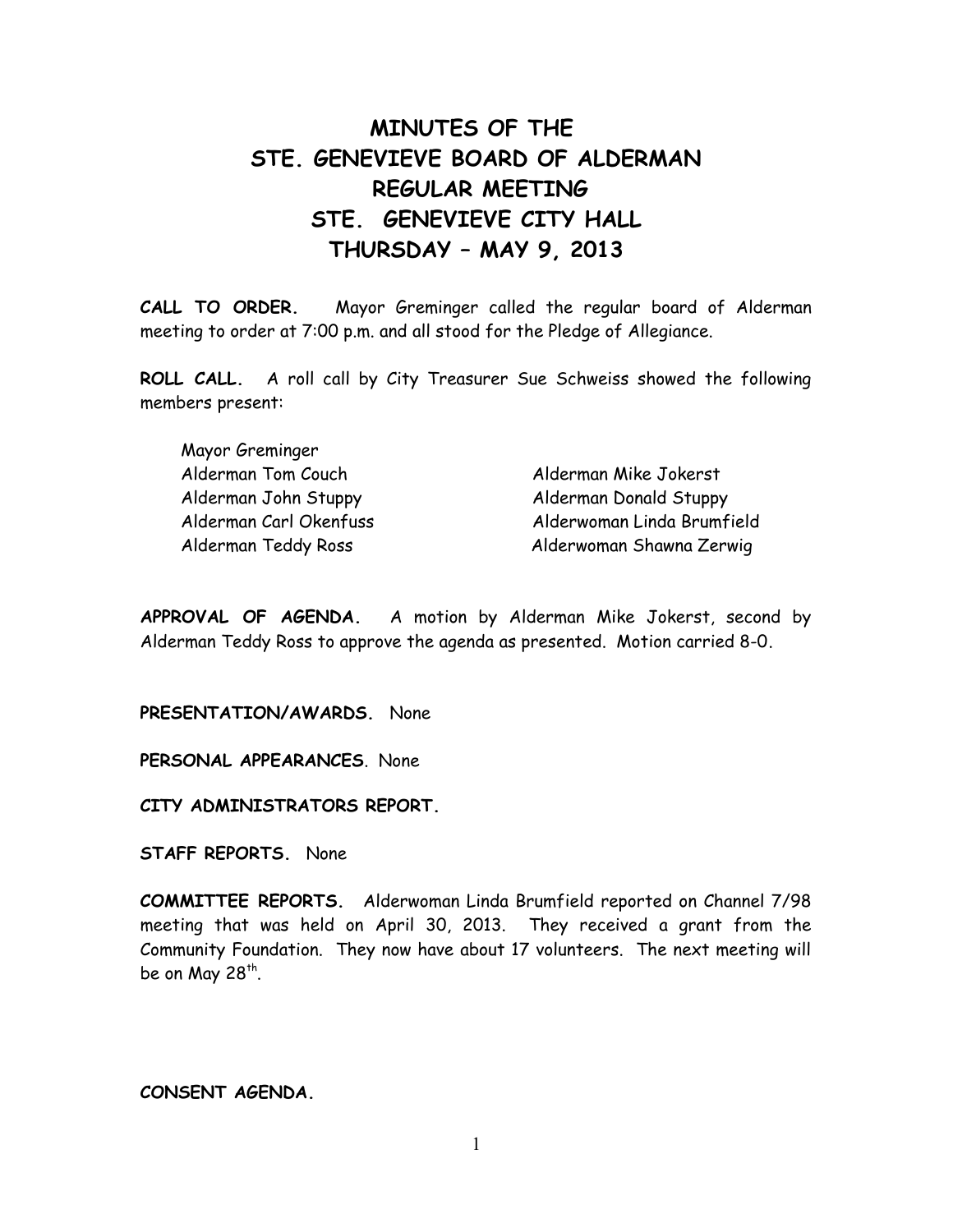**Minutes Board of Aldermen Regular Session – April 25, 2013.** A motion by Alderwoman Shawna Zerwig, second by Alderman John Stuppy to approve the minutes of the Ste. Genevieve Board of Aldermen Meeting from April 25, 2013. Motion carried 8-0.

**RESOLUTION NO. 2013-22. A RESOLUTION OF THE CITY OF STE. GENEVIEVE, MISSOURI AUTHORIZING THE MAYOR TO EXECUTE A PROPERTY MAINTENANCE AGREEMENT WITH MALICE DU SAINTE GENEVIEVE.** A motion by Alderman Carl Okenfuss, second by Alderwoman Shawna Zerwig to approve Resolution 2013-22. Motion carried 8-0.

**RESOLUTION NO. 2013-23. A RESOLUTION OF THE CITY OF STE. GENEVIEVE, MISSOURI AUTHORIZING THE MAYOR TO EXECUTE A PROPERTY MAINTENANCE AGREEMENT WITH GUY E. LUTTRELL.**  A motion by Alderman Mike Jokerst, second by Alderman John Stuppy to approve Resolution 2013-23. Motion carried 8-0.

**RESOLUTION 2013-24. A RESOLUTION OF THE CITY OF STE. GENEVIEVE, MISSOURI AUTHORIZING THE MAYOR TO EXECUTE A PROPERTY MAINTENANCE AGREEMENT WITH MICHAEL L. SCHMELZLE.** A motion by Alderwoman Linda Brumfield, second by Alderman Carl Okenfuss to approve Resolution 2013-24. Motion carried 8-0.

### **OLD BUSINESS**

**BILL NO. 3923. AN ORDINANCE APPROVING CHANGE ORDER #2 IN THE AMOUNT OF \$5,473.00 AND A FINAL CONTRACT AMOUNT OF \$173,674.00 ON THE CONTRACT WITH C E CONTRACTING, INC. OF STE. GENEVIEVE, MISSOURI FOR THE STE. GENEVIEVE SAFE ROUTES TO SCHOOL PROJECT. 1st READING.** A motion by Alderman Mike Jokerst, second by Alderman Donald Stuppy, Bill No. 3923 was placed on its first reading, read by title only, considered and passed with an 8-0 vote of the Board of Aldermen.

**BILL NO. 3924. AN ORDINANCE CREATING A PEDESTRIAN CROSSING AT 116 S. MAIN STREET. 2nd READING.** A motion by Alderman John Stuppy, second by Alderman Mike Jokerst, Bill No. 3924 was placed on its second and final reading, read by title only, considered and passed by a roll call vote as follows: Ayes: Alderman Tom Couch, Alderwoman Shawna Zerwig, Alderman John Stuppy, Alderman Mike Jokerst, Alderman Donald Stuppy, Alderman Carl Okenfuss, Alderwoman Linda Brumfield, and Alderman Teddy Ross. Nays: None Motion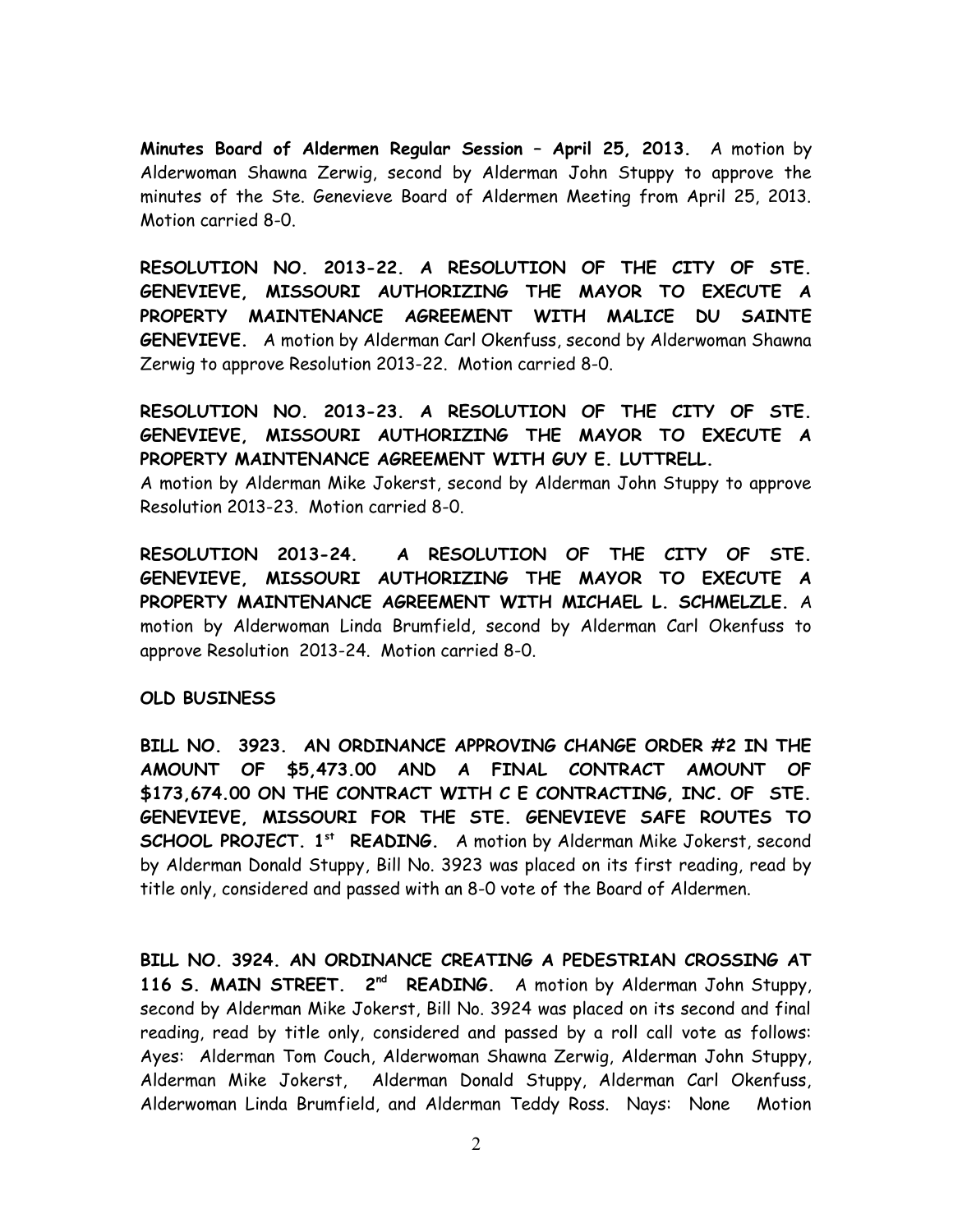carried 8-0. Thereupon Bill No. 3924 was declared Ordinance No. 3861 signed by the Mayor and attested by the City Clerk.

**BILL NO. 3925. AN ORDINANCE CREATING THE A BUILDING STABILIZATION AND REHABILITATION GRANT/LOAN PROGRAM, APPROVING THE FORM OF PROGRAM APPLICATIONS AND AUTHORIZING THE DISTRIBUTION OF A REQUEST FOR APPLICATIONS ALL IN CONJUNCTION WITH THE REDEVELOPMENT PLAN FOR THE DOWNTOWN STE. GENEVIEVE TAX INCREMENT FINANCING DISTRICT. 2 nd READING.** A motion by Alderman John Stuppy, second by Alderman Mike Jokerst, Bill No. 3925 was placed on its second and final reading, read by title only, considered and passed by a roll call vote as follows: Ayes: Alderman Tom Couch, Alderwoman Shawna Zerwig, Alderman John Stuppy, Alderman Mike Jokerst, Alderman Donald Stuppy, Alderman Carl Okenfuss, Alderwoman Linda Brumfield, and Alderman Teddy Ross. Nays: None Motion carried 8-0. Thereupon Bill No. 3925 was declared Ordinance No. 3862 signed by the Mayor and attested by the City Clerk.

#### **NEW BUSINESS**

**BILL NO. 3926. AN ORDINANCE APPROVING CHANGE ORDER #1 IN THE AMOUNT OF \$11,500.00 AND A FINAL CONTRACT AMOUNT OF \$142,320.00 ON THE CONTRACT WITH CLIFTON EXCAVATING, LLC., FOR THE STE. GENEVIEVE MARKET STREET STORM SEWER IMPROVEMENT PROJECT. 1ST READING.** A motion by Alderman Mike Jokerst, second by Alderman Teddy Ross, Bill No. 3926 was placed on its first reading, read by title only, considered and passed with an 8-0 vote of the Board of Aldermen. A motion made by Alderman Carl Okenfuss, second by Alderman Mike Jokerst to proceed with the second and final reading of Bill No. 3926. Motion carried 8-0. A motion by Alderman Mike Jokerst, second by Alderwoman Shawna Zerwig, Bill No. 3926 was placed on its second and final reading, read by title only, considered and passed by a roll call vote as follows: Ayes: Alderman Tom Couch, Alderwoman Shawna Zerwig, Alderman John Stuppy, Alderman Mike Jokerst, Alderman Donald Stuppy, Alderman Carl Okenfuss, Alderwoman Linda Brumfield, and Alderman Teddy Ross. Nays: None Motion carried 8-0. Thereupon Bill No. 3926 was declared Ordinance No. 3863 signed by the Mayor and attested by the City Clerk.

**BILL NO. 3927. AN ORDINANCE APPROVING A BUDGET AMENDMENT TO THE CITY OF STE. GENEVIEVE FISCAL YEAR 2013 BUDGET RELATING TO**